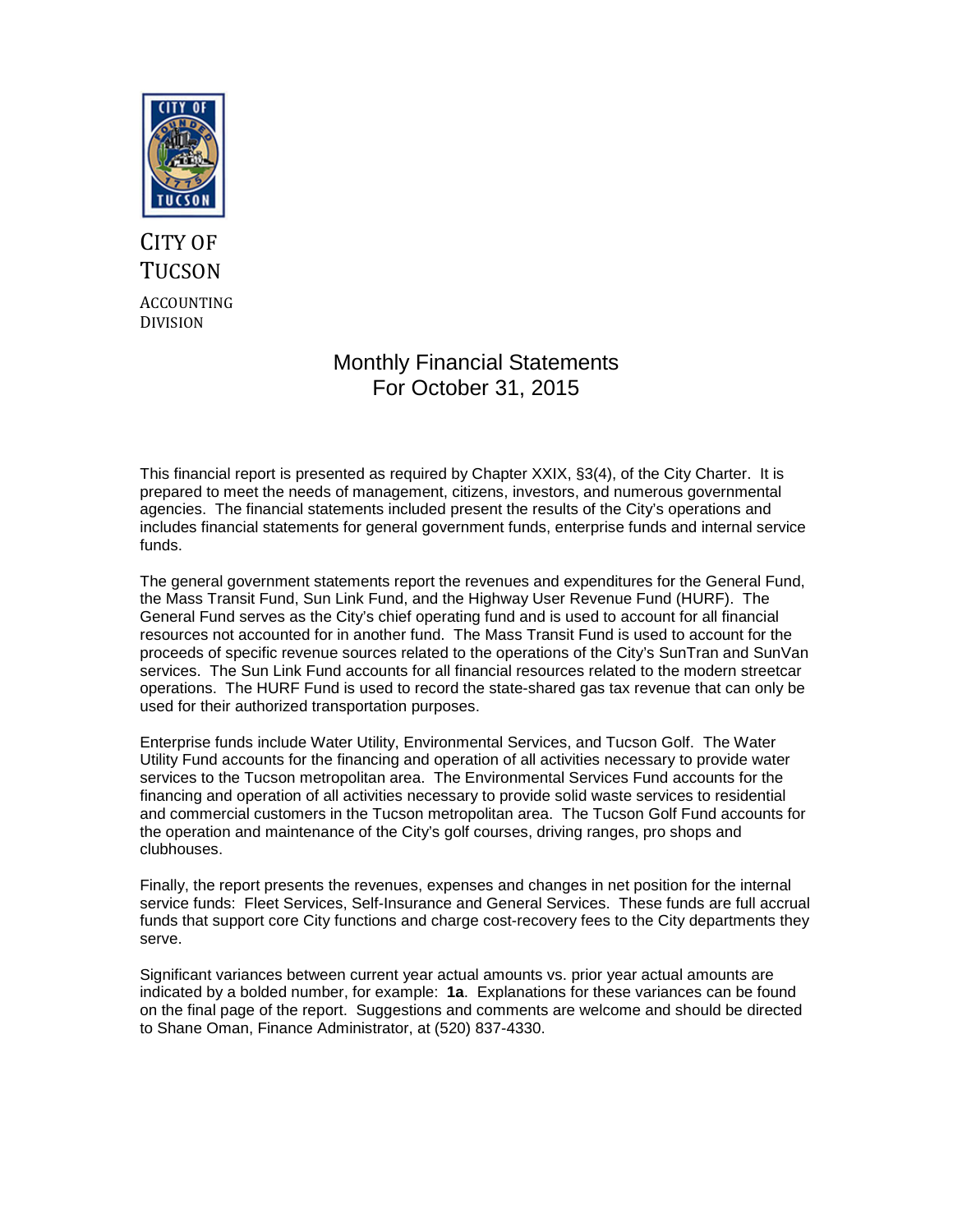## **CITY OF TUCSON, ARIZONA STATEMENT OF REVENUES AND EXPENDITURES GENERAL FUND**

|                                                                |                                  | Fiscal Year 2016          |                | Fiscal Year 2015                 |                          |                    |
|----------------------------------------------------------------|----------------------------------|---------------------------|----------------|----------------------------------|--------------------------|--------------------|
|                                                                |                                  | <b>Total FY</b>           | %              |                                  | \$ Change                | % Change           |
|                                                                | Actual                           | Budget                    | Budget         | Actual                           | CFY vs PFY               | CFY vs PFY         |
| <b>General Fund Revenues and Other Financing Sources:</b>      |                                  | Straight-line Budget      | 33.3%          |                                  |                          |                    |
| Revenues:                                                      |                                  |                           |                |                                  |                          |                    |
| <b>Primary Property Taxes</b><br><b>Business Privilege Tax</b> | \$<br>1,254,246 \$<br>61,158,249 | 14,350,250<br>197,118,630 | 8.7%<br>31.0%  | \$<br>1,347,369 \$<br>62,985,508 | (93, 123)                | $-6.9%$<br>$-2.9%$ |
| <b>Other Local Taxes</b>                                       | 15,245,511                       | 40,308,200                | 37.8%          | 13,811,063                       | (1,827,259)<br>1,434,448 | 10.4%              |
| <b>Grants and Shared Taxes</b>                                 | 1,356,187                        | 4,925,650                 | 27.5%          | 1,029,488                        | 326,699                  | 31.7%              |
| State-Shared Income Tax Revenue                                | 20,873,966                       | 63,205,510                | 33.0%          | 20,987,753                       | (113, 787)               | $-0.5%$            |
| <b>State-Shared Sales Tax</b>                                  | 15,832,843                       | 48,935,140                | 32.4%          | 14,959,083                       | 873,760                  | 5.8%               |
| State Auto Lieu Tax                                            | 8,400,203                        | 21,968,250                | 38.2%          | 6,164,975                        | 2,235,228                | 36.3%              |
| <b>Licenses and Permits</b>                                    | 10,897,072                       | 28,349,160                | 38.4%          | 7,415,607                        | 3,481,465                | 46.9%              |
| Fines, Forfeitures, and Penalties                              | 4,399,524                        | 14,331,870                | 30.7%          | 4,555,514                        | (155, 990)               | $-3.4%$            |
| Use of Money and Property                                      | 127,099                          | 648,930                   | 19.6%          | 20,635                           | 106,464                  | 515.9%             |
| <b>Charges for Current Services</b>                            | 13,515,889                       | 39,053,170                | 34.6%          | 10,580,808                       | 2,935,081                | 27.7%              |
| Miscellaneous Revenue                                          | 277,215                          | 10,382,120                | 2.7%           | 2,226,004                        | (1,948,789)              | $-87.5%$           |
| <b>Total Revenues:</b>                                         | 153,338,004                      | 483,576,880               |                | 146,083,807                      | 7,254,197                |                    |
| <b>Other Financing Sources</b>                                 | 533,333                          | 1,600,000                 | 33.3%          | 533,333                          |                          |                    |
| <b>Total Revenues and Other Financing Sources</b>              | \$<br>153,871,337                | \$<br>485,176,880         |                | \$<br>146,617,140 \$             | 7,254,197                |                    |
| <b>General Fund Expenditures:</b>                              |                                  |                           |                |                                  |                          |                    |
| Elected and Official                                           |                                  |                           |                |                                  |                          |                    |
| Mayor and Council                                              | \$<br>841,444 \$                 | 2,559,710                 | 32.9%          | \$<br>771,553 \$                 | 69,891                   | 9.1%               |
| <b>City Manager</b>                                            | 1,825,935                        | 5,426,800                 | 33.6%          | 2,628,948                        | (803, 013)               | $-30.5%$           |
| <b>City Attorney</b>                                           | 2,676,312                        | 8,191,610                 | 32.7%          | 2,600,119                        | 76,193                   | 2.9%               |
| <b>City Clerk</b><br><b>Total Elected and Official</b>         | 1,027,563<br>6,371,254           | 4,300,410<br>20,478,530   | 23.9%          | 797,736<br>6,798,356             | 229,827<br>(427, 102)    | 28.8%              |
|                                                                |                                  |                           |                |                                  |                          |                    |
| Public Safety & Justice Services                               |                                  |                           |                |                                  |                          |                    |
| <b>City Court</b>                                              | 3,582,875                        | 11,878,640                | 30.2%          | 3,353,899                        | 228,976                  | 6.8%               |
| <b>Public Defender</b>                                         | 995,435                          | 3,191,360                 | 31.2%          | 900,861                          | 94,574                   | 10.5%              |
| <b>Tucson Fire</b>                                             | 32,919,177                       | 93,856,190                | 35.1%          | 26,784,679                       | 6,134,498                | 22.9% 1a           |
| <b>Tucson Police</b>                                           | 53,885,787                       | 157,044,040               | 34.3%          | 44,643,203                       | 9,242,584                | 20.7% 1a           |
| <b>Total Public Safety &amp; Justice Services</b>              | 91,383,274                       | 265,970,230               |                | 75,682,642                       | 15,700,632               |                    |
| Community Enrichment & Development                             |                                  |                           |                |                                  |                          |                    |
| Housing & Community Development                                | 561,158                          | 3,042,460                 | 18.4%          | 461,423                          | 99,735                   | 21.6%              |
| Office of Integrated Planning                                  | 558,470                          | 1,902,190                 | 29.4%          | 469,585                          | 88,885                   | 18.9%              |
| Parks and Recreation                                           | 12,627,491                       | 36,454,370                | 34.6%          | 12,351,526                       | 275,965                  | 2.2%               |
| Planning & Development Services                                | 2,882,627                        | 8,953,620                 | 32.2%          | 2,643,071                        | 239,556                  | 9.1%               |
| Transportation                                                 | 578,774                          | 2,916,810<br>53,269,450   | 19.8%          | 689,564                          | (110, 790)               | $-16.1%$           |
| <b>Total Community Enrichment &amp; Development</b>            | 17,208,520                       |                           |                | 16,615,169                       | 593,351                  |                    |
| <b>Support Services</b>                                        |                                  |                           |                |                                  |                          |                    |
| Budget and Internal Audit<br>Finance                           | 444,429                          | 1,482,770                 | 30.0%          | 397,789                          | 46,640                   | 11.7%              |
| <b>General Services</b>                                        | 5,029,934<br>3,812,816           | 10,492,840<br>10,678,790  | 47.9%<br>35.7% | 4,540,908                        | 489,026                  | 10.8%<br>$-3.1%$   |
| Human Resources                                                | 764,234                          | 2,596,060                 | 29.4%          | 3,934,111<br>650,954             | (121, 295)<br>113,280    | 17.4%              |
| Information Technology                                         | 6,135,366                        | 17,901,270                | 34.3%          | 5,635,845                        | 499,521                  | 8.9%               |
| Procurement                                                    | 1,203,172                        | 3,156,990                 | 38.1%          | 1,170,941                        | 32,231                   | 2.8%               |
| <b>Total Support Services</b>                                  | 17,389,951                       | 46,308,720                |                | 16,330,548                       | 1,059,403                |                    |
| <b>Total Non-Departmental</b>                                  | 6,376,711                        | 27,477,840                | 23.2%          | 3,298,823                        | 3,077,888                | 93.3%              |
| <b>Capital Outlay</b>                                          | 548,858                          | 3,112,560                 | 17.6%          | 563,566                          | (14,708)                 | $-2.6%$            |
| <b>Capital Projects</b>                                        | 120,284                          | 1,031,800                 | 11.7%          | 5,826                            | 114,458                  | 1964.6%            |
| Debt Service and Fiscal Agent Fees                             | 39,889                           | 23,884,000                | 0.2%           | 9,720                            | 30,169                   | 310.4%             |
| <b>Other Financing Uses</b>                                    | 17,762,378                       | 52,571,400                | 33.8%          | 16,682,420                       | 1,079,958                | 6.5%               |
| <b>Total Expenditures &amp; Other Financing Uses</b>           | \$<br>157,201,119 \$             | 494,104,530               |                | \$<br>135,987,070 \$             | 21,214,049               |                    |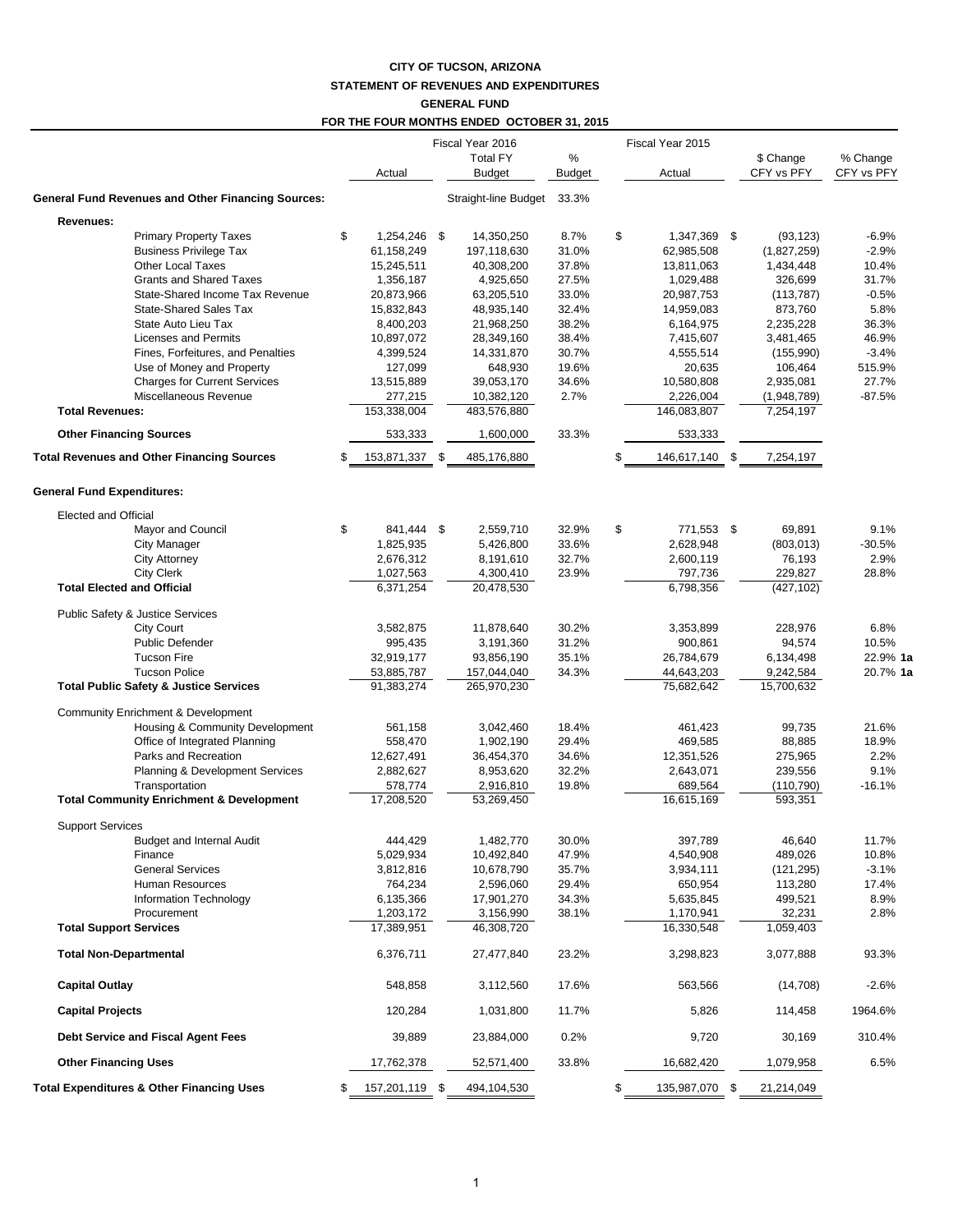## **CITY OF TUCSON, ARIZONA STATEMENT OF REVENUES AND EXPENDITURES MASS TRANSIT FUND FOR THE FOUR MONTHS ENDED OCTOBER 31, 2015**

|                                                           | Actual |               | Fiscal Year 2016<br><b>Total FY</b><br><b>Budget</b> |                      | $\frac{0}{0}$<br>Budget | Fiscal Year 2015<br>Actual | \$ Change<br>CFY vs PFY | % Change<br>CFY vs PFY |  |
|-----------------------------------------------------------|--------|---------------|------------------------------------------------------|----------------------|-------------------------|----------------------------|-------------------------|------------------------|--|
| <b>Mass Transit Revenues and Other Financing Sources:</b> |        |               |                                                      | Straight-line Budget | 33.3%                   |                            |                         |                        |  |
| Revenues:                                                 |        |               |                                                      |                      |                         |                            |                         |                        |  |
| <b>Federal Grants and Contributions</b>                   | \$     | 8,893,967 \$  |                                                      | 28,303,470           | 31.4%                   | \$<br>8,630,693 \$         | 263,274                 | 3.1%                   |  |
| <b>Other Agencies</b>                                     |        | 3,642,015     |                                                      | 13,829,020           | 26.3%                   | 3,702,863                  | (60, 848)               | $-1.6%$                |  |
| Use of Money and Property                                 |        | 133,958       |                                                      | 360,000              | 37.2%                   | 115,123                    | 18,835                  | 16.4%                  |  |
| <b>Charges for Current Services</b>                       |        | 2,683,344     |                                                      | 13,156,630           | 20.4%                   | 4,289,549                  | (1,606,205)             | $-37.4\%$ 2a           |  |
| Miscellaneous Revenue                                     |        | 108,922       |                                                      | 100,370              | 108.5%                  | 68,646                     | 40,276                  | 58.7%                  |  |
| <b>Total Revenues:</b>                                    |        | 15,462,206    |                                                      | 55,749,490           |                         | 16,806,874                 | (1,344,668)             |                        |  |
| <b>Other Financing Sources</b>                            |        | 15, 161, 023  |                                                      | 45,483,070           | 33.3%                   | 14,759,714                 | 401,309                 | 2.7%                   |  |
| <b>Total Revenues and Other Financing Sources</b>         | \$     | 30,623,229    | S                                                    | 101,232,560          |                         | 31,566,588 \$              | (943, 359)              |                        |  |
| <b>Mass Transit Expenditures:</b>                         |        |               |                                                      |                      |                         |                            |                         |                        |  |
| Community Enrichment & Development                        |        |               |                                                      |                      |                         |                            |                         |                        |  |
| Transportation                                            | \$     | 22,835,271 \$ |                                                      | 77,672,310           | 29.4%                   | 24,545,689 \$              | (1,710,418)             | $-7.0\%$ 2a            |  |
| <b>Total Community Enrichment &amp; Development</b>       |        | 22,835,271    |                                                      | 77,672,310           |                         | 24,545,689                 | (1,710,418)             |                        |  |
| <b>Capital Outlay</b>                                     |        | 8,993,884     |                                                      | 23,535,070           | 38.2%                   | 9,257,450                  | (263, 566)              | $-2.8%$                |  |
| <b>Total Expenditures &amp; Other Financing Uses</b>      | \$     | 31,829,155 \$ |                                                      | 101,207,380          |                         | \$<br>33,803,139 \$        | (1,973,984)             |                        |  |

### **CITY OF TUCSON, ARIZONA STATEMENT OF REVENUES AND EXPENDITURES SUN LINK FOR THE FOUR MONTHS ENDED OCTOBER 31, 2015**

|                                                                                                    |     |                           | Fiscal Year 2016                 |                          |    | Fiscal Year 2015 |      |                           |                        |
|----------------------------------------------------------------------------------------------------|-----|---------------------------|----------------------------------|--------------------------|----|------------------|------|---------------------------|------------------------|
|                                                                                                    |     | Actual                    | <b>Total FY</b><br><b>Budget</b> | %<br><b>Budget</b>       |    | Actual           |      | \$ Change<br>CFY vs PFY   | % Change<br>CFY vs PFY |
| Sun Link Revenues and Other Financing Sources:                                                     |     |                           | Straight-line Budget             | 33.3%                    |    |                  |      |                           |                        |
| Revenues:<br><b>Other Agencies</b><br><b>Charges for Current Services</b><br>Miscellaneous Revenue | \$  | 503,800<br>484,110<br>568 | \$<br>2,000,000<br>1,396,280     | 25.2%<br>34.7%<br>100.0% | \$ | 221,201          | \$   | 503,800<br>262,909<br>568 | 118.9%                 |
| Total Revenues:                                                                                    |     | 988,478                   | 3,396,280                        |                          |    | 221,201          |      | 767,277                   |                        |
| <b>Other Financing Sources</b>                                                                     |     | 770,590                   | 2,311,770                        | 33.3%                    |    | 301,723          |      | 468,867                   | 155.4%                 |
| <b>Total Revenues and Other Financing Sources</b>                                                  |     | 1,759,068 \$              | 5,708,050                        |                          |    | 522,924 \$       |      | 1,236,144                 |                        |
| <b>Sun Link Expenditures:</b><br><b>Community Enrichment &amp; Development</b><br>Transportation   | \$. | 1,050,180 \$              | 4,220,800                        | 24.9%                    | \$ | 1,044,836 \$     |      | 5,344                     | 0.5%                   |
| <b>Total Community Enrichment &amp; Development</b>                                                |     | 1,050,180                 | 4,220,800                        |                          |    | 1,044,836        |      | 5,344                     |                        |
| Debt Service and Fiscal Agent Fees                                                                 |     |                           | 1,512,430                        |                          |    |                  |      |                           |                        |
| <b>Total Expenditures &amp; Other Financing Uses</b>                                               |     | 1,050,180 \$              | 5,733,230                        |                          | S  | 1,044,836        | - \$ | 5,344                     |                        |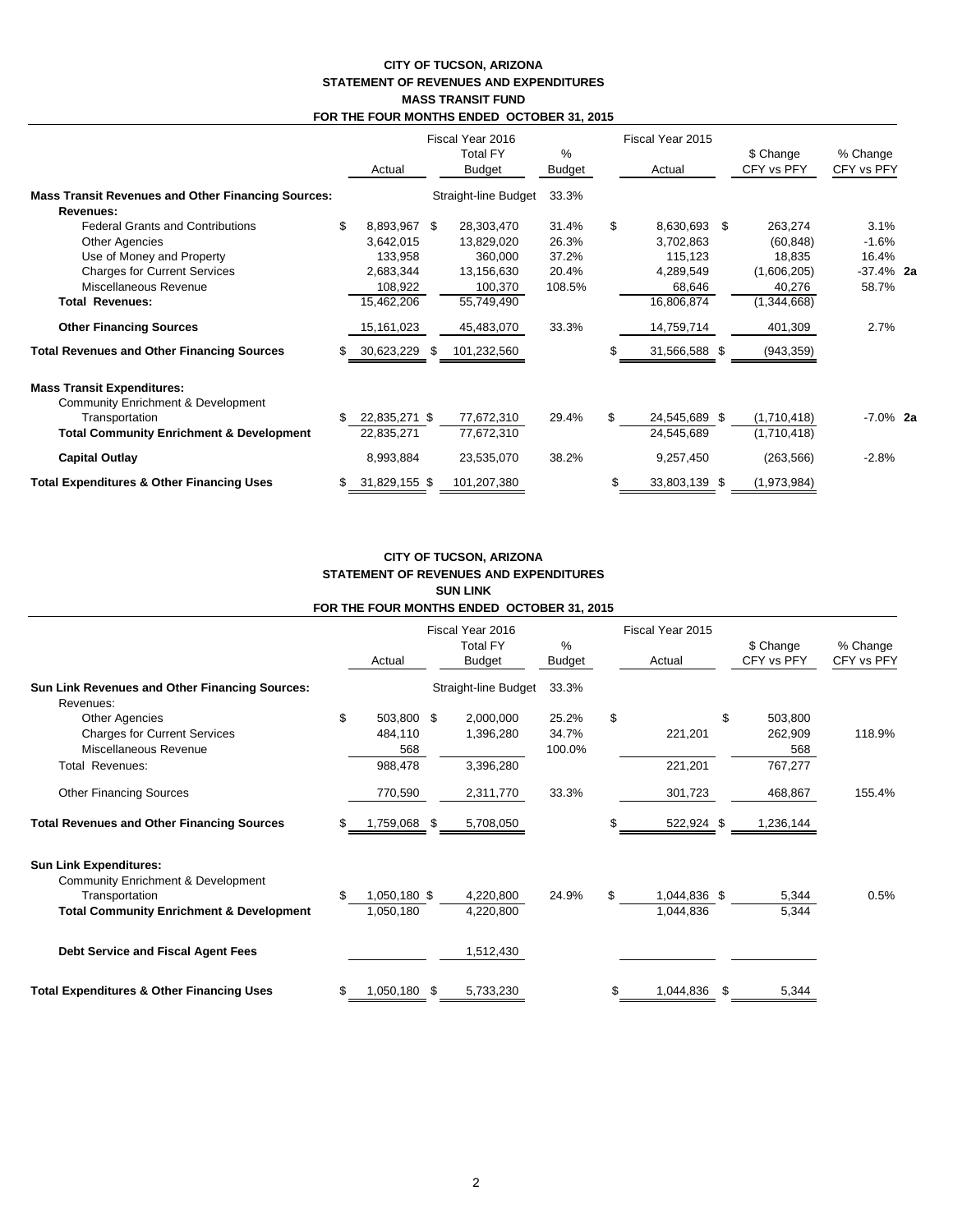## **CITY OF TUCSON, ARIZONA STATEMENT OF REVENUES AND EXPENDITURES HIGHWAY USER REVENUE FUND (HURF) FOR THE FOUR MONTHS ENDED OCTOBER 31, 2015**

|                                                                   |     | Actual        | Fiscal Year 2016<br><b>Total FY</b><br><b>Budget</b> | $\%$<br>Budget | Fiscal Year 2015<br>Actual |              | \$ Change<br>CFY vs PFY | % Change<br>CFY vs PFY |
|-------------------------------------------------------------------|-----|---------------|------------------------------------------------------|----------------|----------------------------|--------------|-------------------------|------------------------|
| <b>HURF Revenues and Other Financing Sources:</b>                 |     |               | Straight-line Budget                                 | 33.3%          |                            |              |                         |                        |
| Revenues:                                                         |     |               |                                                      |                |                            |              |                         |                        |
| Licenses and Permits                                              | \$  | 195,672 \$    | 403,000                                              | 48.6%          | \$<br>67.751 \$            |              | 127.921                 | 188.8%                 |
| Other Agencies                                                    |     | 12,519,302    | 36,492,310                                           | 34.3%          | 11,838,101                 |              | 681,201                 | 5.8%                   |
| Use of Money and Property                                         |     | 282,047       | 635,840                                              | 44.4%          | 162,044                    |              | 120,003                 | 74.1%                  |
| <b>Charges for Current Services</b>                               |     | 69,277        | 140,000                                              | 49.5%          | 179,103                    |              | (109, 826)              | $-61.3%$               |
| Miscellaneous Revenue                                             |     | 214,192       | 500,000                                              | 42.8%          | 584,746                    |              | (370, 554)              | $-63.4%$               |
| <b>Total Revenues</b>                                             | \$. | 13,280,490 \$ | 38,171,150                                           |                | 12,831,745 \$              |              | 448,745                 |                        |
| <b>HURF Expenditures:</b><br>Community Enrichment and Development |     |               |                                                      |                |                            |              |                         |                        |
| Transportation                                                    | \$  | 9,240,360 \$  | 31,947,360                                           | 28.9%          | \$<br>8,256,476            | $\mathbb{S}$ | 983,884                 | 11.9%                  |
| <b>Total Community Enrichment and Development</b>                 |     | 9,240,360     | 31,947,360                                           |                | 8,256,476                  |              | 983,884                 |                        |
| Non-Departmental                                                  |     |               |                                                      |                |                            |              |                         |                        |
| <b>Outside Agencies</b>                                           |     | 84,500        | 100,580                                              | 84.0%          | 50,290                     |              | 34,210                  | 68.0%                  |
| <b>Total Non-Departmental</b>                                     |     | 84,500        | 100.580                                              |                | 50,290                     |              | 34,210                  |                        |
| <b>Capital Expenditures</b>                                       |     | 78,260        | 1,035,650                                            | 7.6%           |                            |              | 78,260                  | 100.0%                 |
| <b>Capital Projects</b>                                           |     | 291,489       | 1,998,620                                            | 14.6%          | 358,114                    |              | (66, 625)               | $-18.6%$               |
| <b>Other Financing Uses</b>                                       |     |               | (9,821,590)                                          | 0.0%           |                            |              |                         | 0.0%                   |
| <b>Total Expenditures &amp; Other Financing Uses</b>              | \$  | 9,694,609     | \$<br>25,260,620                                     |                | \$<br>8,664,880            | S            | 1,029,729               |                        |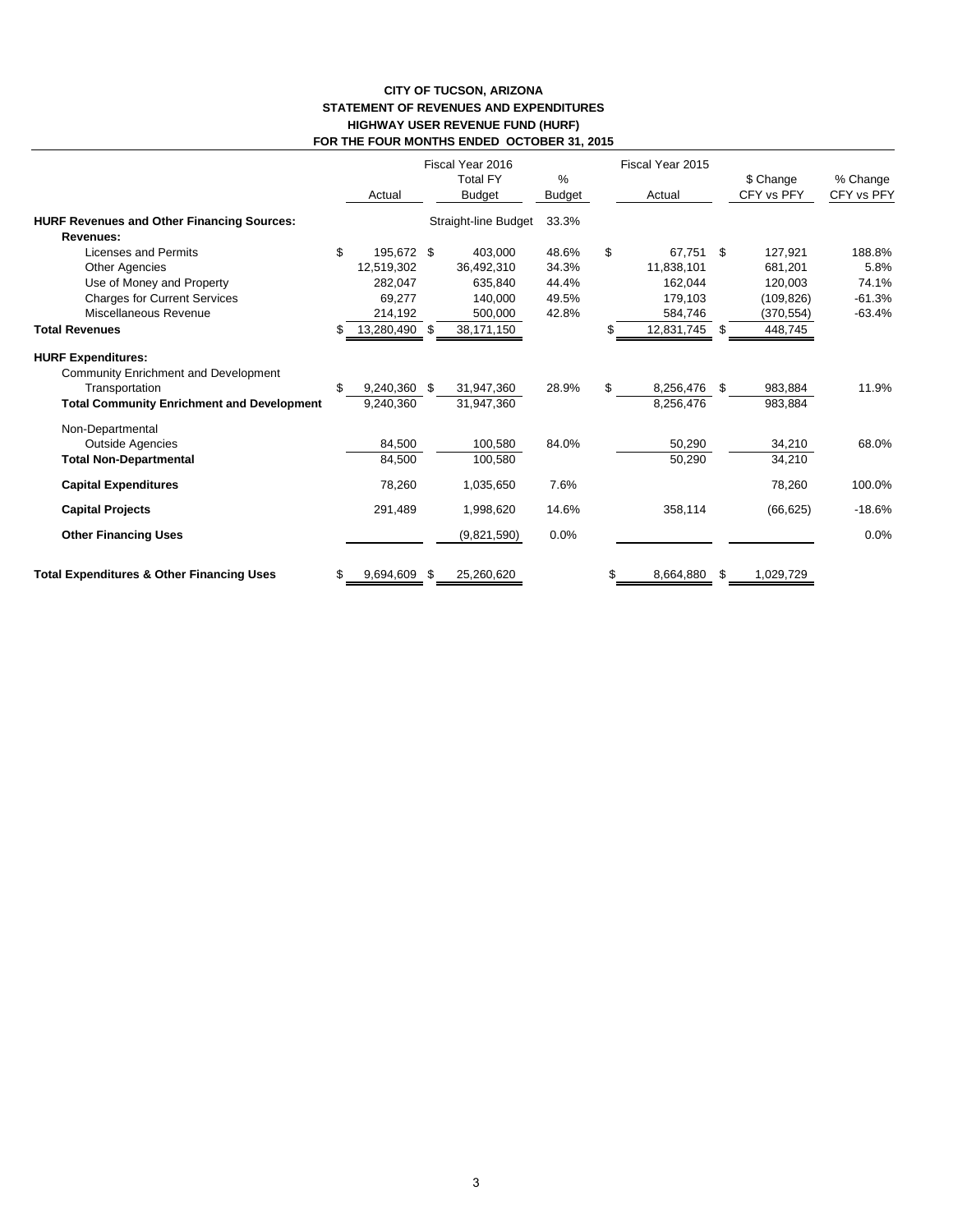#### **CITY OF TUCSON, ARIZONA STATEMENT OF NET POSITION October 31, 2015 ENTERPRISE FUNDS**

|                                                     | <b>Water Utility Fund</b> | Environmental<br>Services | <b>Tucson Golf</b><br><b>Enterprise Fund</b> |
|-----------------------------------------------------|---------------------------|---------------------------|----------------------------------------------|
| <b>ASSETS</b>                                       |                           |                           |                                              |
| Current assets:                                     |                           |                           |                                              |
| Cash and Cash Equivalents                           | \$<br>60,209,143 \$       | 32,694,951 \$             | 9,550                                        |
| Cash and Investments - Restricted                   | 28,841,889                |                           |                                              |
| Cash and Investments with Fiscal Agent - Restricted | 15,837,940                |                           | 187,980                                      |
| Accounts Receivable, Net                            | 25,715,178                | 3,917,511                 | 407,992                                      |
| Due from Other Agencies                             |                           | 73,157                    |                                              |
| Interest Receivable                                 | 134,293                   | 78,882                    |                                              |
| Inventories                                         | 4,721,325                 |                           | 221,976                                      |
| <b>Other Assets</b>                                 | 2,502,582                 |                           |                                              |
| Total current assets                                | 137,962,350               | 36,764,501                | 827,498                                      |
| Noncurrent assets:                                  |                           |                           |                                              |
| Long Term Accounts Receivable                       | 208,172                   |                           |                                              |
| <b>Other Assets - Restricted</b>                    | 331,551                   |                           | 43,252                                       |
| Land and Construction in Progress                   | 175,658,540               | 19,341,519                | 2,701,865                                    |
| Other Capital Assets, Net                           | 1,041,281,652             | 21,425,282                | 12,519,975                                   |
| <b>Water Rights</b>                                 | 52,126,968                |                           |                                              |
| Total noncurrent assets                             | 1,269,606,883             | 40,766,801                | 15,265,092                                   |
| <b>Total assets</b>                                 | 1,407,569,233             | 77,531,302                | 16,092,590                                   |
| DEFERRED OUTFLOWS                                   |                           |                           |                                              |
| Loss on Refunding of Debt                           | 16,527,269                |                           |                                              |
| <b>Pension Plans</b>                                | 3,162,060                 | 1,205,606                 |                                              |
| <b>Total deferred outflows</b>                      | 19,689,329                | 1,205,606                 |                                              |
| <b>Total assets and deferred outflows</b>           | 1,427,258,562             | 78,736,908                |                                              |
| <b>LIABILITIES</b>                                  |                           |                           |                                              |
| <b>Current liabilities:</b>                         |                           |                           |                                              |
| <b>Accounts Payable</b>                             | 3,232,500                 | 165,148                   | 265,112                                      |
| <b>Accrued Payroll Liabilities</b>                  | 1,468,343                 | 569,574                   | 55,459                                       |
| Interfund Payable                                   |                           |                           | 1,290,447                                    |
| Due to Other Agencies                               | 286,947                   | 1,540                     | 43,994                                       |
| <b>Accrued Interest Payable</b>                     |                           |                           | 1,689                                        |
| <b>Refundable Deposits</b>                          | 2,285,552                 | 79,262                    | 3,722                                        |
| Current Portion of Bonds Payable                    | 38,755,359                |                           |                                              |
| <b>Current Portion of Contracts Payable</b>         |                           | 268,000                   | 81,954                                       |
| <b>Current Portion of Compensated Absences</b>      | 1,760,284                 | 609,062                   |                                              |
| Liabilities Payable from Restricted Assets          | 26,004                    |                           |                                              |
| <b>Advances From Customers</b>                      |                           |                           | 73,245                                       |
| Current Portion of Long Term Liabilities            |                           | 750,551                   |                                              |
| Total current liabilities                           | 47,814,989                | 2,443,137                 | 1,815,622                                    |
|                                                     |                           |                           |                                              |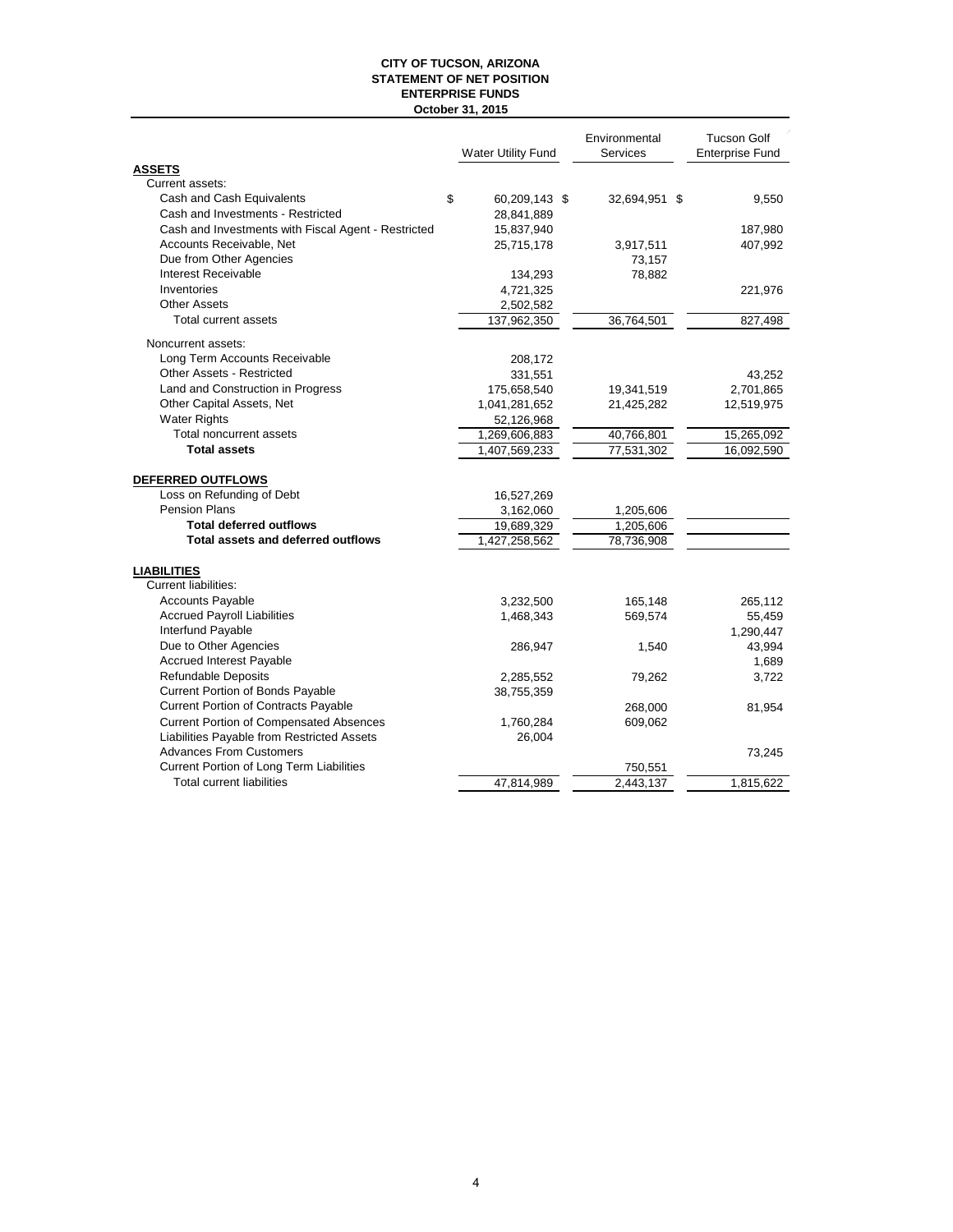#### **CITY OF TUCSON, ARIZONA STATEMENT OF NET POSITION October 31, 2015 ENTERPRISE FUNDS**

## **LIABILITIES (continued)**

| Noncurrent liabilities:                       |                      |                     |             |
|-----------------------------------------------|----------------------|---------------------|-------------|
| Bonds Payable                                 | 519,852,101          |                     |             |
| Contracts Payable                             |                      | 10,349,118          | 246,372     |
| <b>Compensated Absences</b>                   | 1,734,448            | 663,493             |             |
| <b>Other Postemployment Benefits</b>          | 1,447,762            | 598,024             |             |
| Pension Liability                             | 51,601,140           | 19,674,093          |             |
| Loans and Notes Payable                       |                      |                     | 8,554,615   |
| Long Term Liabilities                         |                      | 56,355,386          |             |
| <b>Total noncurrent liabilities</b>           | 574,635,451          | 87,640,114          | 8,800,987   |
| <b>Total liabilities</b>                      | 622,450,440          | 90,083,251          | 10,616,609  |
|                                               |                      |                     |             |
| <b>DEFERRED INFLOWS</b>                       |                      |                     |             |
| <b>Deferred Revenue</b>                       | 91,586               |                     |             |
| <b>Pension Plans</b>                          | 5,461,526            | 2,082,329           |             |
| <b>Total deferred inflows</b>                 | 5,553,112            | 2,082,329           |             |
| <b>Total liabilities and deferred inflows</b> | 628,003,552          | 92,165,580          |             |
| <b>NET POSITION</b>                           |                      |                     |             |
| Net Investment in capital assets              | 759,322,467          | 30,149,684          | 14,893,514  |
| Amounts Restricted for:                       |                      |                     |             |
| Debt Service                                  | 15,837,940           |                     |             |
| Capital                                       |                      |                     | 187,980     |
| Unrestricted Amounts (deficit)                | 24,094,603           | (60, 495, 343)      | (9,605,513) |
| Closure/Post Closure Liability                |                      | 6,870,387           |             |
| New Landfill Cell Construction                |                      | 10,046,600          |             |
| <b>Total net position</b>                     | \$<br>799,255,010 \$ | $(13, 428, 672)$ \$ | 5,475,981   |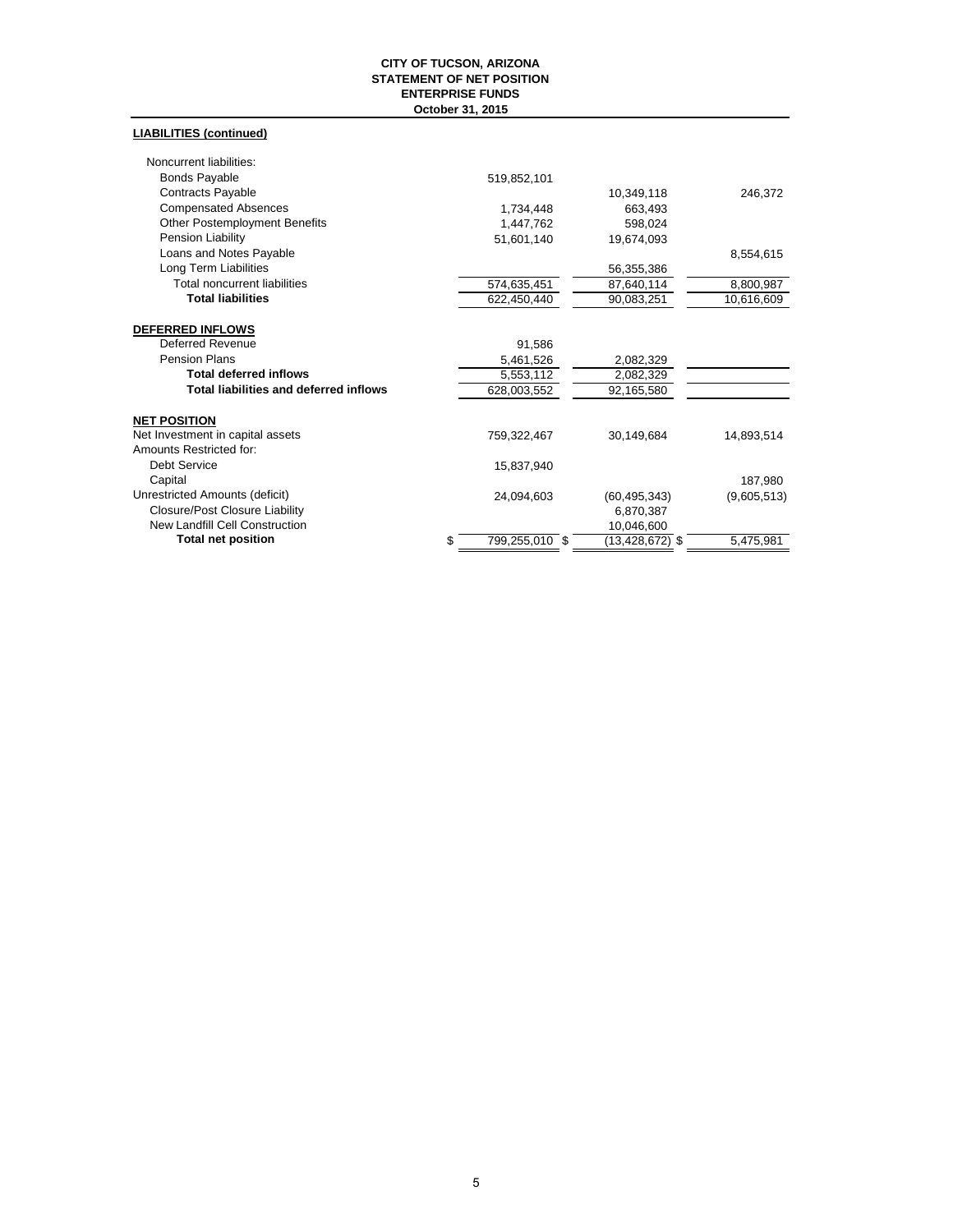#### **CITY OF TUCSON, ARIZONA SCHEDULE OF REVENUES, EXPENSES, AND CHANGES IN FUND NET ASSETS FOR THE FOUR MONTHS ENDED OCTOBER 31, 2015 WATER UTILITY FUND**

|                                                          |    | Fiscal Year 2016<br>Actual |  | Fiscal Year 2015 |                         |                        |  |
|----------------------------------------------------------|----|----------------------------|--|------------------|-------------------------|------------------------|--|
|                                                          |    |                            |  | Actual           | \$ Change<br>CFY vs PFY | % Change<br>CFY vs PFY |  |
| <b>Operating revenues:</b>                               |    |                            |  |                  |                         |                        |  |
| <b>Charges for Services</b>                              | \$ | 72,335,388 \$              |  | 71,441,613 \$    | 893,775                 | $1.3\%$ 3a             |  |
| <b>Total operating revenues</b>                          |    | 72,335,388                 |  | 71,441,613       | 893,775                 |                        |  |
| <b>Operating expenses:</b>                               |    |                            |  |                  |                         |                        |  |
| Salaries, Wages and Benefits                             |    | 12,223,651                 |  | 10,644,219       | 1,579,432               | 14.8% 3b               |  |
| <b>Contractual Services</b>                              |    | 22,458,056                 |  | 24,048,074       | (1,590,018)             | $-6.6\%$ 3c            |  |
| Commodities                                              |    | 2,854,626                  |  | 2,886,898        | (32, 272)               | $-1.1%$                |  |
| Depreciation/Amortization                                |    | 11,732,000                 |  | 10,430,331       | 1,301,669               | 12.5%                  |  |
| <b>Total operating expenses</b>                          |    | 49,268,333                 |  | 48,009,522       | 1,258,811               |                        |  |
| <b>Operating Income (Loss)</b>                           |    | 23,067,055                 |  | 23,432,091       | (365,036)               |                        |  |
| Nonoperating revenues (expenses):                        |    |                            |  |                  |                         |                        |  |
| Investment Income                                        |    | 729,033                    |  | (105, 641)       | 834,674                 | $-790.1%$              |  |
| Gain (Loss) on Sale of Property/Equipment                |    | 54,183                     |  |                  | 54,183                  | 0.0%                   |  |
| <b>Federal Grants and Contributions</b>                  |    |                            |  |                  |                         | 0.0%                   |  |
| <b>Interest Expense</b>                                  |    | (6.094.977)                |  | (6, 132, 719)    | 37,742                  | $-0.6%$                |  |
| Other Nonoperating Income (Expenses)                     |    |                            |  | (2,449,263)      | 2,449,263               | $-100.0\%$ 3d          |  |
| Total nonoperating revenues (expenses)                   |    | (5,311,761)                |  | (8,687,623)      | 3,375,862               |                        |  |
|                                                          |    |                            |  |                  |                         |                        |  |
| Income (loss) before capital contributions and transfers |    | 17,755,294                 |  | 14,744,468       | 3,010,826               |                        |  |
| <b>Capital Contributions</b>                             |    | 1.038.804                  |  | 587.208          | 451.596                 | 76.9%                  |  |
| <b>Transfers In</b>                                      |    |                            |  |                  |                         | 0.0%                   |  |
| <b>Transfers Out</b>                                     |    | (533, 333)                 |  | (400,000)        | (133, 333)              | 33.3%                  |  |
| Changes in net position                                  |    | 18,260,765                 |  | 14,931,676       | 3,329,089               |                        |  |
| Total net position, beginning of year                    |    | 780,994,245                |  | 817,068,643 *    | (36,074,398)            |                        |  |
| <b>Total net position</b>                                | S  | 799,255,010 \$             |  | 832,000,319 \$   | (32, 745, 309)          |                        |  |
|                                                          |    |                            |  |                  |                         |                        |  |

\*Fiscal year 2015 beginning net position restated. See fiscal year 2015 CAFR.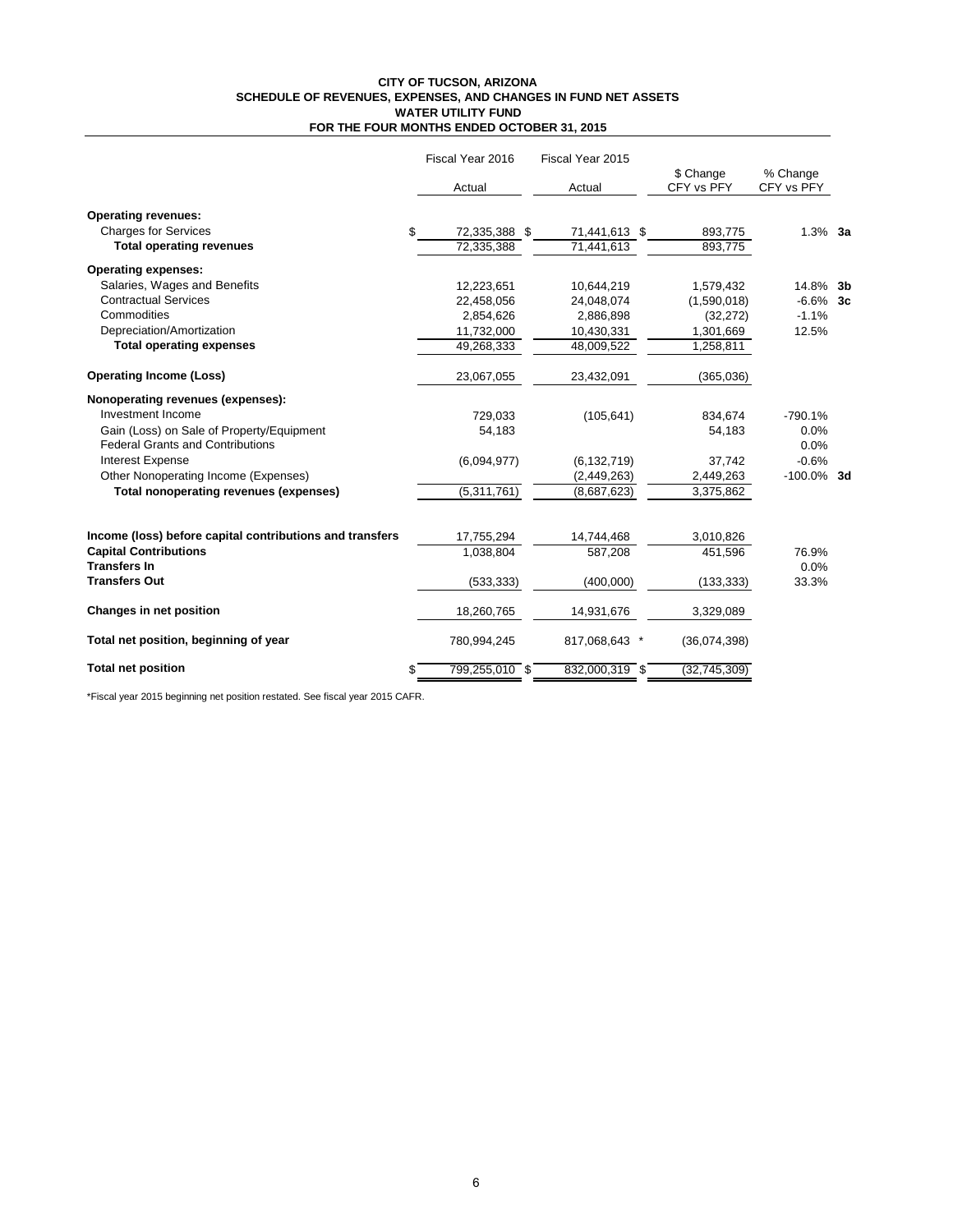#### **CITY OF TUCSON, ARIZONA SCHEDULE OF REVENUES, EXPENSES, AND CHANGES IN FUND NET ASSETS FOR THE FOUR MONTHS ENDED OCTOBER 31, 2015 ENVIRONMENTAL SERVICES FUND**

|                                           | Fiscal Year 2016    | Fiscal Year 2015 |  |                         |                        |  |
|-------------------------------------------|---------------------|------------------|--|-------------------------|------------------------|--|
|                                           | Actual              | Actual           |  | \$ Change<br>CFY vs PFY | % Change<br>CFY vs PFY |  |
| <b>Operating revenues:</b>                |                     |                  |  |                         |                        |  |
| <b>Charges for Services</b>               | \$<br>17,022,093 \$ | 17,010,336 \$    |  | 11,757                  | 0.1%                   |  |
| Miscellaneous                             | 231,192             | 368,385          |  | (137, 193)              | $-37.2%$               |  |
| <b>Total operating revenues</b>           | 17,253,285          | 17,378,721       |  | (125,436)               |                        |  |
| <b>Operating expenses:</b>                |                     |                  |  |                         |                        |  |
| Salaries, Wages and Benefits              | 5,026,349           | 4,687,767        |  | 338,582                 | 7.2%                   |  |
| <b>Contractual Services</b>               | 6,754,650           | 5,527,236        |  | 1,227,414               | 22.2% 4a               |  |
| Commodities                               | 1,085,246           | 1,494,875        |  | (409, 629)              | $-27.4%$               |  |
| Depreciation/Amortization                 | 1,235,529           | 1,216,268        |  | 19,261                  | 1.6%                   |  |
| <b>Total operating expenses</b>           | 14,101,774          | 12,926,146       |  | 1,175,628               |                        |  |
| <b>Operating Income (Loss)</b>            | 3,151,511           | 4,452,575        |  | (1,301,064)             |                        |  |
| Nonoperating revenues (expenses):         |                     |                  |  |                         |                        |  |
| Investment Income                         | 242.668             | (78, 786)        |  | 321,454                 | $-408.0%$              |  |
| Gain (Loss) on Sale of Property/Equipment | 88.072              | 516,044          |  | (427, 972)              | $-82.9%$               |  |
| <b>Other Agencies</b>                     | 73,157              | 9,170            |  | 63,987                  | 697.8%                 |  |
| Total nonoperating revenues (expenses)    | 403,897             | 446,428          |  | (42, 531)               |                        |  |
| Changes in net position                   | 3,555,408           | 4,899,003        |  | (1,343,595)             |                        |  |
| Total net position, beginning of year     | (16,984,080)        | $(4,625,002)$ *  |  | (12, 359, 078)          |                        |  |
| <b>Total net position</b>                 | $(13, 428, 672)$ \$ | 274,001 \$       |  | (13, 702, 673)          |                        |  |

\*Fiscal year 2015 beginning net position restated. See fiscal year 2015 CAFR.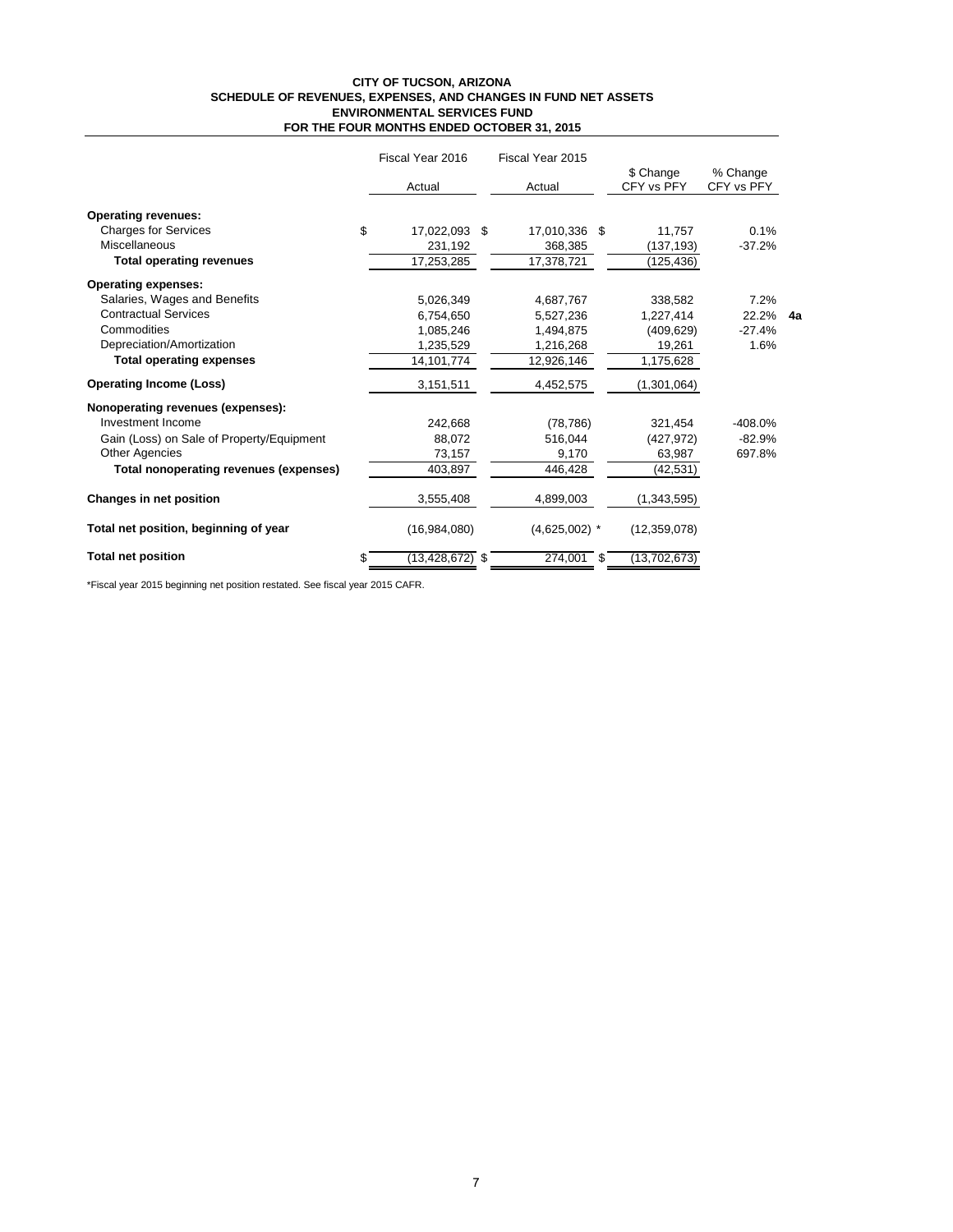## **CITY OF TUCSON, ARIZONA STATEMENT OF REVENUES, EXPENSES, AND CHANGES IN FUND NET POSITION TUCSON GOLF ENTERPRISE FUND FOR THE FOUR MONTHS ENDED OCTOBER 31, 2015**

| <b>COURSE OPERATIONS:</b>              | Randolph           | El Rio       | Silverbell   | Enke         | Combined         | <b>Total Straight-</b><br>line Budget | % Budget |
|----------------------------------------|--------------------|--------------|--------------|--------------|------------------|---------------------------------------|----------|
| <b>Operating revenues:</b>             |                    |              |              |              |                  |                                       |          |
| Green Fees                             | \$<br>268.540 \$   | 77,218 \$    | 98.289 \$    | 61.815 \$    | 505.862 \$       | 7,688,730                             |          |
| <b>Cart Rentals</b>                    | 259,830            | 102,942      | 67,646       | 86,427       | 516,845          |                                       |          |
| <b>Driving Range</b>                   | 97,849             | 2,748        | 21,614       | 41,082       | 163,293          |                                       |          |
| Clubhouse                              | 105,766            | 60,055       | 50,229       | 49,427       | 265,477          |                                       |          |
| Other Revenue                          | 239,681            | 31,652       | 22,031       | 42,933       | 336,297          | 10,130                                |          |
| <b>Total Operating Revenues</b>        | 971,666            | 274,615      | 259,809      | 281,684      | 1,787,774        | 7,698,860                             | 23.2%    |
| <b>Operating expenses:</b>             |                    |              |              |              |                  |                                       |          |
| Salaries, Wages and Benefits           | 6,216              | 3,625        | 3,625        | 3,626        | 17.092           | 45,840                                |          |
| <b>Contractual Services</b>            | 759.611            | 434,596      | 310,637      | 417,989      | 1,922,833        | 5,537,470                             | 34.7%    |
| Commodities                            | 279.147            | 102.866      | 156,173      | 123,475      | 661.661          | 1,297,850                             | 51.0%    |
| Cost of Goods Sold                     | 103.739            | 32,655       | 25,704       | 29,279       | 191,377          | 646,280                               | 29.6%    |
| Depreciation/Amortization              | 81,364             | 44,268       | 76,836       | 38,456       | 240,924          |                                       |          |
| <b>Total Operating Expenses</b>        | 1,230,077          | 618,010      | 572,975      | 612,825      | 3,033,887        | 7,527,440                             | 40%      |
| <b>Operating Income (Loss)</b>         | (258, 411)         | (343, 395)   | (313, 166)   | (331, 141)   | (1, 246, 113)    | 171,420                               |          |
| Nonoperating revenues (expenses):      |                    |              |              |              |                  |                                       |          |
| <b>Interest Expense</b>                | (2,336)            | (1, 168)     | (1, 168)     | (1, 168)     | (5,840)          | 7,970                                 |          |
| Other                                  | (449)              |              |              |              | (449)            | 94,250                                |          |
| Total nonoperating revenues (expenses) | (2,785)            | (1, 168)     | (1, 168)     | (1, 168)     | (6, 289)         | 102,220                               |          |
| Changes in net position                | (261, 196)         | (344, 563)   | (314, 334)   | (332, 309)   | $(1,252,402)$ \$ | 273,640                               |          |
| Total net position, beginning of year  | 2,018,515          | 1,816,663    | 1,345,677    | 1,547,528    | 6,728,383        |                                       |          |
| <b>Total net position</b>              | \$<br>1,757,319 \$ | 1,472,100 \$ | 1,031,343 \$ | 1,215,219 \$ | 5,475,981        |                                       |          |

Note: OB Sports and City of Tucson statements will report immaterial differences due to timing and reconciliation issues.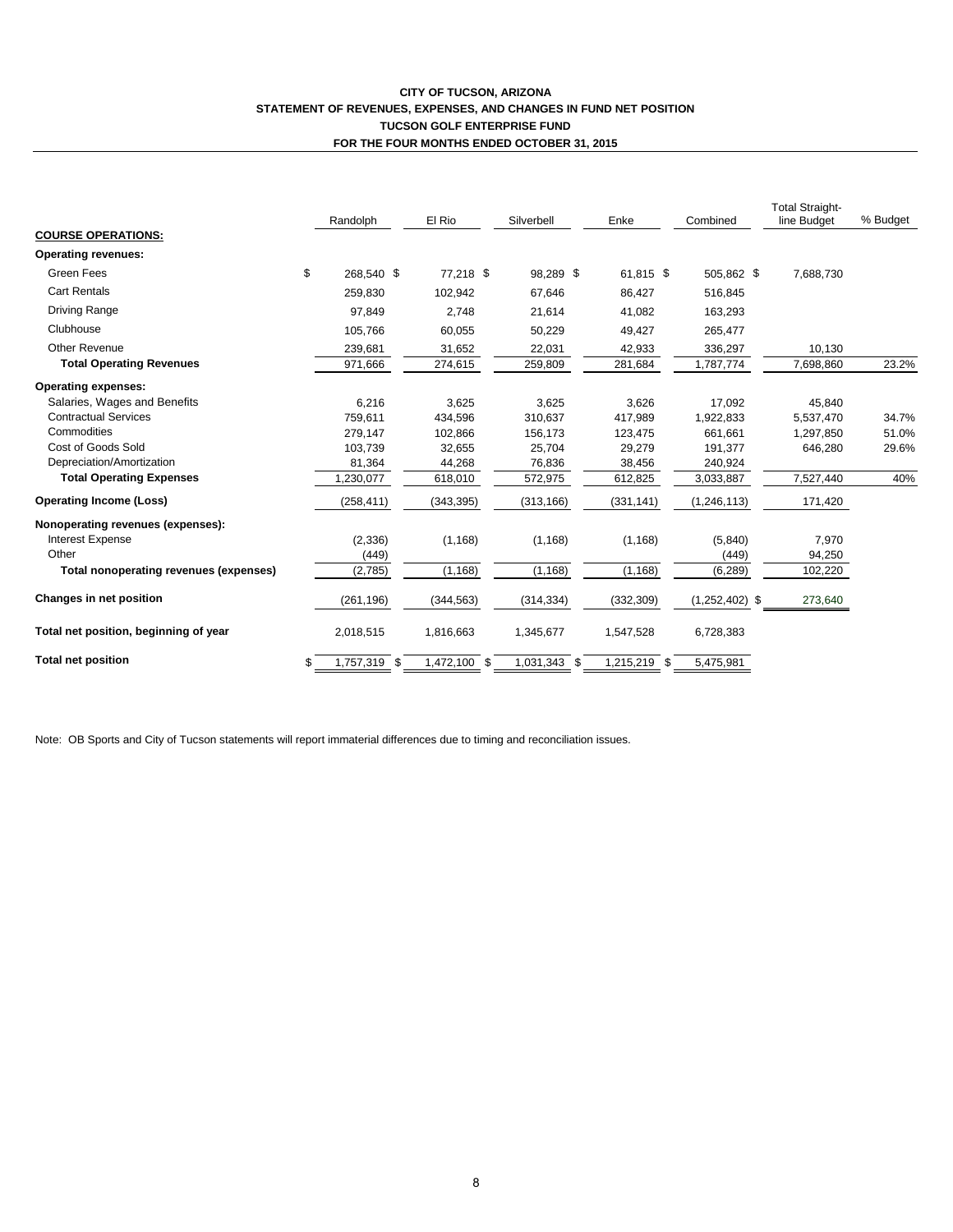#### **CITY OF TUCSON, ARIZONA STATEMENT OF REVENUES, EXPENSES, AND CHANGES IN NET POSITION INTERNAL SERVICE FUNDS FOR THE FOUR MONTHS ENDED October 31, 2015**

|                                           |    | <b>Fleet Services</b> | Self Insurance | <b>General Services</b> |
|-------------------------------------------|----|-----------------------|----------------|-------------------------|
| <b>Operating revenues:</b>                |    |                       |                |                         |
| <b>Charges for Services</b>               | \$ | 7,736,973 \$          | 4,653,837 \$   | 5,687,804               |
| Miscellaneous                             |    | 52,448                | 8,742          | 1,738                   |
| <b>Total operating revenues</b>           |    | 7,789,421             | 4,662,579      | 5,689,542               |
| <b>Operating expenses:</b>                |    |                       |                |                         |
| Salaries, Wages and Benefits              |    | 1,952,482             | 364,197        | 3,072,367               |
| <b>Contractual Services</b>               |    | 2,227,404             | 1,470,890      | 1,726,258               |
| Commodities                               |    | 3,477,178             | 25,493         | 666,828                 |
| <b>Benefits and Claims</b>                |    |                       | 1,660,286      |                         |
| Depreciation                              |    | 562,130               | 5,040          | 21,230                  |
| <b>Total operating expenses</b>           |    | 8,219,194             | 3,525,906      | 5,486,683               |
| Operating income (loss)                   |    | (429, 773)            | 1,136,673      | 202,859                 |
| Nonoperating revenues (expenses):         |    |                       |                |                         |
| <b>Property Taxes</b>                     |    |                       | 200.494        |                         |
| Investment Income                         |    | 13,236                | 75,548         | 18,673                  |
| Gain (loss) on Sale of Property/Equipment |    | 123.608               |                |                         |
| Total nonoperating revenues (expenses)    |    | 136.844               | 276,042        | 18,673                  |
| Changes in net position                   |    | (292, 929)            | 1,412,715      | 221,532                 |
| Total net position, beginning of year     |    | 11,322,038            | 830,874        | (10, 781, 094)          |
| <b>Total net position</b>                 | S  | 11.029.109 \$         | 2,243,589 \$   | (10, 559, 562)          |